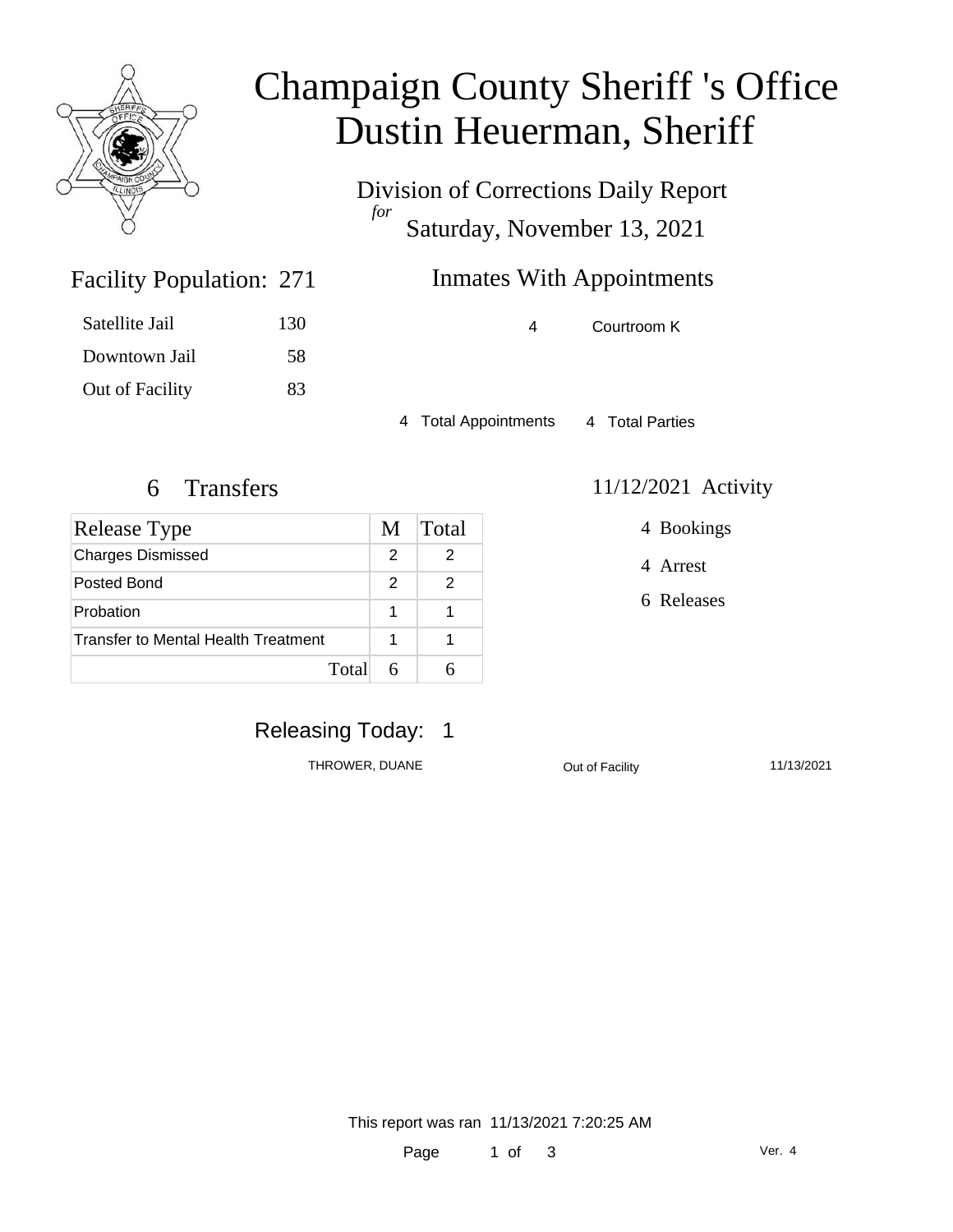

# Champaign County Sheriff 's Office Dustin Heuerman, Sheriff

Division of Corrections Daily Report *for* Saturday, November 13, 2021

#### Custody Status Count

- Electronic Home Dentention 15
	- Felony Arraignment 8
		- Felony Other 7
	- Felony Pre-Sentence 6
		- Felony Pre-Trial 193
	- Felony Pre-Trial DUI 3
	- Felony Sentenced CCSO 4
	- Felony Sentenced IDOC 17
		- Hold Other 1
		- Hold Sentenced IDOC 1
	- Misdemeanor Arraignment 1
		- Misdemeanor Other 1
		- Misdemeanor Pre-Trial 3
			- Petition to Revoke 2
			- Remanded to DHS 9
				- Total 271

This report was ran 11/13/2021 7:20:25 AM